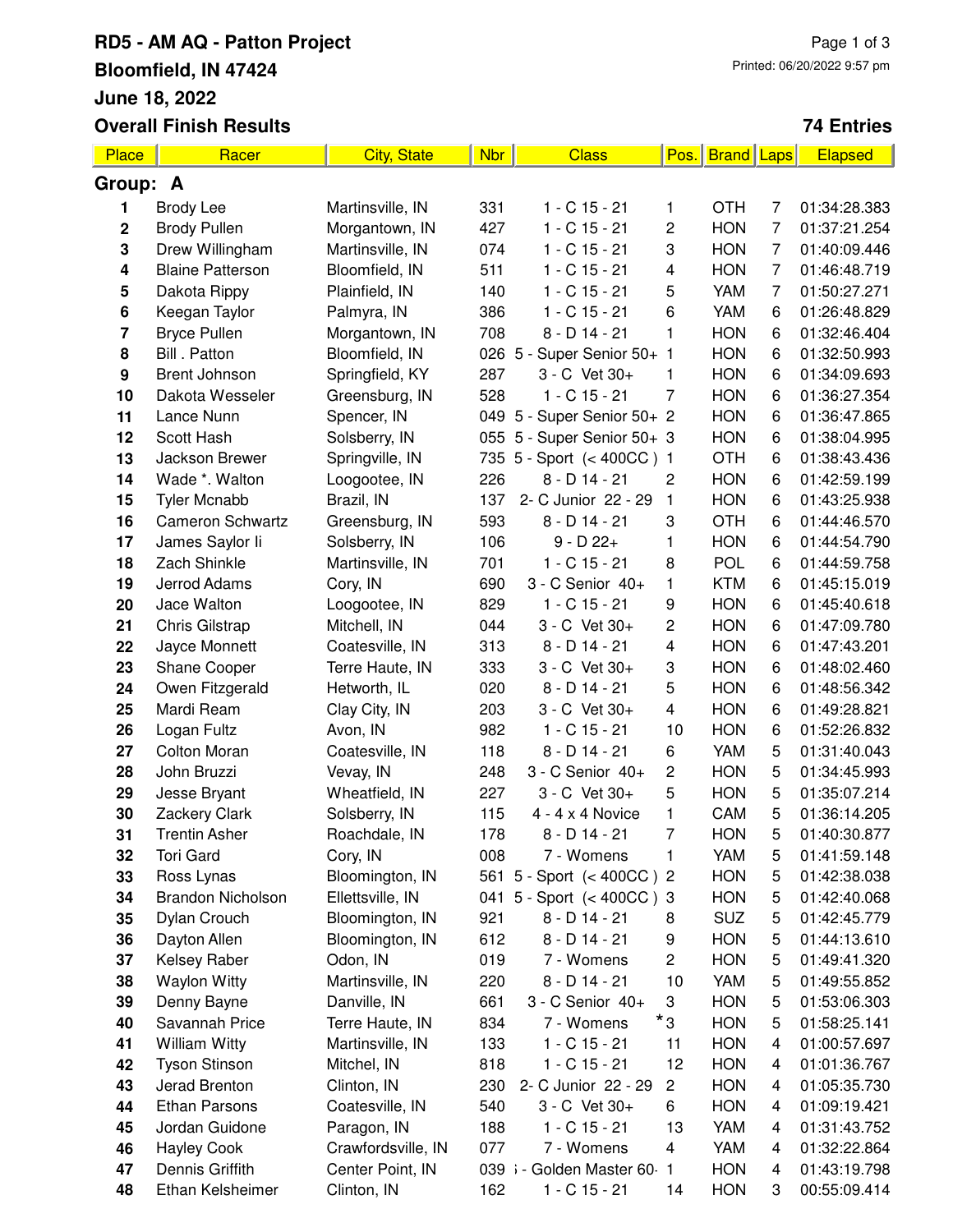# **RD5 - AM AQ - Patton Project Bloomfield, IN 47424 June 18, 2022 Overall Finish Results**

### **74 Entries**

| <b>Place</b> | Racer                     | <b>City, State</b> | <b>Nbr</b> | <b>Class</b>            | Pos.           | <b>Brand</b> | <b>Laps</b>    | <b>Elapsed</b> |  |
|--------------|---------------------------|--------------------|------------|-------------------------|----------------|--------------|----------------|----------------|--|
| Group: A     |                           |                    |            |                         |                |              |                |                |  |
| 49           | Justin Bradshaw           | Cicero, IN         | 408        | $8 - D$ 14 - 21         | 11             | <b>KAW</b>   | 3              | 00:56:56.666   |  |
| 50           | Nash Bruner               | Ellettsville, IN   | 468        | $8 - D$ 14 - 21         | 12             | <b>OTH</b>   | 3              | 01:17:54.256   |  |
| 51           | Jonathan Bradford         | Knightsville, IN   | 129        | $8 - D$ 14 - 21         | $*$ 13         | YAM          | 3              | 01:58:52.422   |  |
| 52           | James Bradshaw            | Cicero, IN         | 407        | 3 - C Senior 40+        | 4              | YAM          | $\overline{c}$ | 00:28:59.952   |  |
| 53           | <b>Braxton Asher</b>      | Roachdale, IN      | 803        | $1 - C$ 15 - 21         | 15             | <b>HON</b>   | 2              | 00:30:50.753   |  |
| 54           | James R. Smith            | Greencastle, IN    | 105        | $1 - C$ 15 - 21         | 16             | <b>HON</b>   | 2              | 00:33:04.299   |  |
| 55           | <b>Tyson Miller</b>       | Springville, IN    | 161        | 10 - School Boy         | 1              | <b>HON</b>   | $\overline{2}$ | 00:36:48.667   |  |
| 56           | Courtney Claycomb         | Crawfordsville, IN | 112        | 7 - Womens              | 5              | <b>HON</b>   | 2              | 00:40:01.088   |  |
| 57           | <b>Maddison Patterson</b> | Bloomfield, IN     | 211        | 7 - Womens              | 6              | YAM          | $\overline{c}$ | 00:45:10.650   |  |
| 58           | Nicole Brenton            | X, X               | 014        | 7 - Womens              | $\overline{7}$ | <b>OTH</b>   | 1              | 00:15:54.446   |  |
| 59           | Cole Ponton               | Elletsville, IN    | 103        | $8 - D$ 14 - 21         | 14             | YAM          | 1              | 00:19:10.708   |  |
| 60           | James Saylor              | Camby, IN          | 177        | $9 - D 22 +$            | $\mathbf{2}$   | <b>OTH</b>   | 1              | 00:21:20.302   |  |
| 61           | Hannah Huber              | Williamsport, IN   | 888        | 7 - Womens              | 8              | YAM          | 1              | 00:37:49.277   |  |
| <b>DNF</b>   | <b>Baylynne Bulle</b>     | Glasgow, KY        | 819        | $4 - 4 \times 4$ Novice | <b>DNF</b>     | CAM          | 0              | 00:00:00.000   |  |
| <b>DNF</b>   | Jon Dial                  | Glascow, KY        | 102        | 3 - C Vet 30+           | <b>DNF</b>     | YAM          | 0              | 00:00:00.000   |  |
| <b>DNF</b>   | <b>Faith Flaurr</b>       | Crawfordsville, IN | 424        | 7 - Womens              | <b>DNF</b>     | YAM          | 0              | 00:00:00.000   |  |
| <b>DNF</b>   | <b>Ethan Hendrix</b>      | Marshall, IL       | 108        | $8 - D$ 14 - 21         | <b>DNF</b>     | <b>HON</b>   | 0              | 00:00:00.000   |  |
| <b>DNF</b>   | <b>Jared Maners</b>       | Princeton, IN      | 712        | 3 - C Vet 30+           | <b>DNF</b>     | <b>HON</b>   | 0              | 00:00:00.000   |  |
| <b>DNF</b>   | Casey Martin              | Clinton, IN        | 017        | 7 - Womens              | <b>DNF</b>     | <b>SUZ</b>   | 0              | 00:00:00.000   |  |
| <b>DNF</b>   | Nick Patton               | Bloomfield, IN     | 606        | $8 - D$ 14 - 21         | <b>DNF</b>     | <b>HON</b>   | 0              | 00:00:00.000   |  |
| <b>DNF</b>   | <b>Trent Stearley</b>     | Brazil, IN         | 369        | 2- C Junior 22 - 29     | <b>DNF</b>     | <b>OTH</b>   | 0              | 00:00:00.000   |  |
|              |                           |                    |            |                         |                |              |                |                |  |